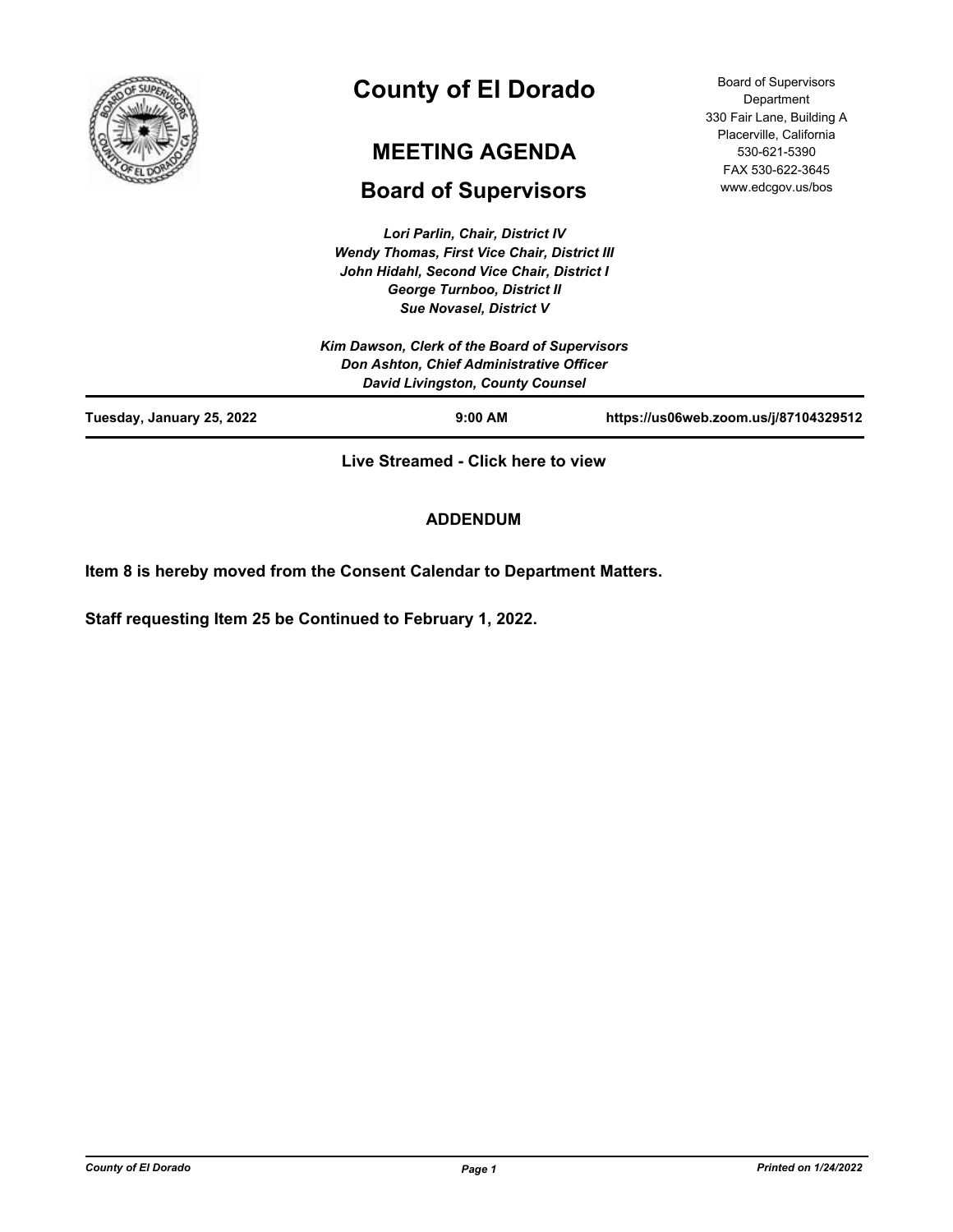**PUBLIC PARTICIPATION INSTRUCTIONS: As a result of new guidance from the California Department of Public Health, in order to minimize the spread of the COVID19 virus, the Board of Supervisors meeting room will be closed to the public and Board members and staff will be participating remotely in accordance with Government Code § 54953(e). The meeting will continue to be live-streamed via Zoom and YouTube.**

**Members of the public may address the Board via Zoom to make a public comment. The public should call into 530-621-7603 or 530-621-7610. The Meeting ID is 871 0432 9512. Please note you will not be able to join the live-stream until the posted meeting start time.**

**To observe the live stream of the Board of Supervisors meeting go to https://us06web.zoom.us/j/87104329512.**

**To observe the Board of Supervisors meetings via YouTube, click https://www.youtube.com/channel/UCUMjDk3NUltZJrpw2CL7Zkg.**

**If you are joining the meeting via zoom and wish to make a comment on an item, press the "raise a hand" button. If you are joining the meeting by phone, press \*9 to indicate a desire to make a comment. Speakers will be limited to 3 minutes.**

**By participating in this meeting, you acknowledge that you are being recorded.**

**If you choose not to observe the Board of Supervisors meeting but wish to make a comment on a specific agenda item, please submit your comment in writing. You are encouraged to submit your comment in writing by 4:00 PM on the Monday before the meeting to ensure the Board of Supervisors has adequate time to review. Please submit your comment to the Clerk of the Board at edc.cob@edcgov.us. Your comment will be placed into the record and forwarded to the Board of Supervisors**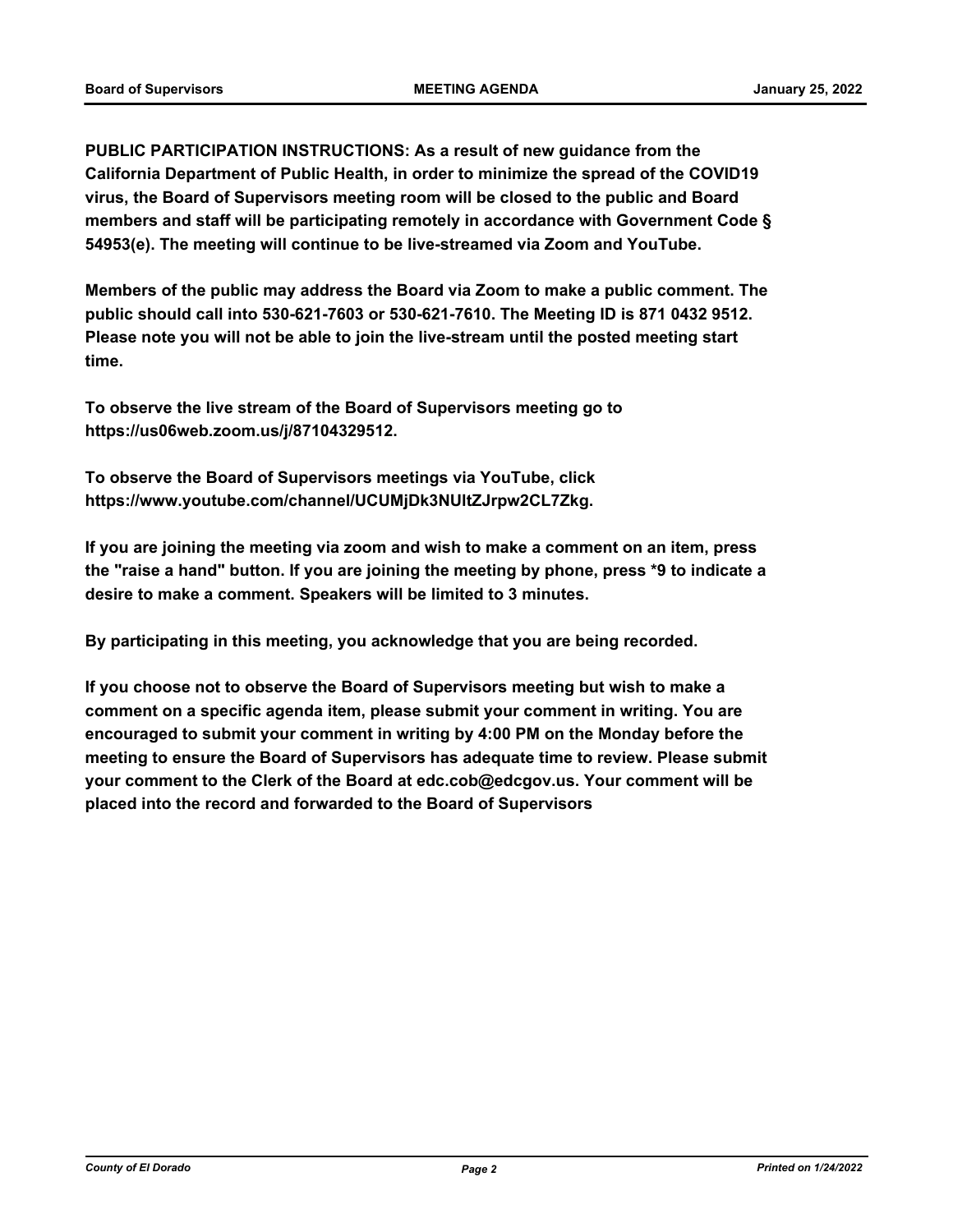## **Vision Statement Safe, healthy and vibrant communities, respecting our natural resources and historical heritage**

## **This institution is an equal opportunity provider and employer.**

Live Web Streaming and archiving of most Board of Supervisors meeting videos, all meeting agendas, supplemental materials and meeting minutes are available on the internet at: http://eldorado.legistar.com/Calendar.aspx

The County of El Dorado is committed to ensuring that persons with disabilities are provided the resources to participate in its public meetings. Please contact the office of the Clerk of the Board if you require accommodation at 530-621-5390 or via email, edc.cob@edcgov.us, preferably no less than 24 hours in advance of the meeting.

The Board of Supervisors is concerned that written information submitted to the Board the day of the Board meeting may not receive the attention it deserves. The Board Clerk cannot guarantee that any FAX, email, or mail received the day of the meeting will be delivered to the Board prior to action on the subject matter.

The Board meets simultaneously as the Board of Supervisors and the Board of Directors of the Air Quality Management District, In-Home Supportive Services, Public Housing Authority, Redevelopment Agency and other Special Districts.

For Purposes of the Brown Act § 54954.2 (a), the numbered items on this Agenda give a brief description of each item of business to be transacted or discussed. Recommendations of the staff, as shown, do not prevent the Board from taking other action.

Materials related to an item on this Agenda submitted to the Board of Supervisors after distribution of the agenda packet are available for inspection during normal business hours in the public viewing packet located in Building A, 330 Fair Lane, Placerville or in the Board Clerk's Office located at the same address. Such documents are also available on the Board of Supervisors' Meeting Agenda webpage subject to staff's ability to post the documents before the meeting.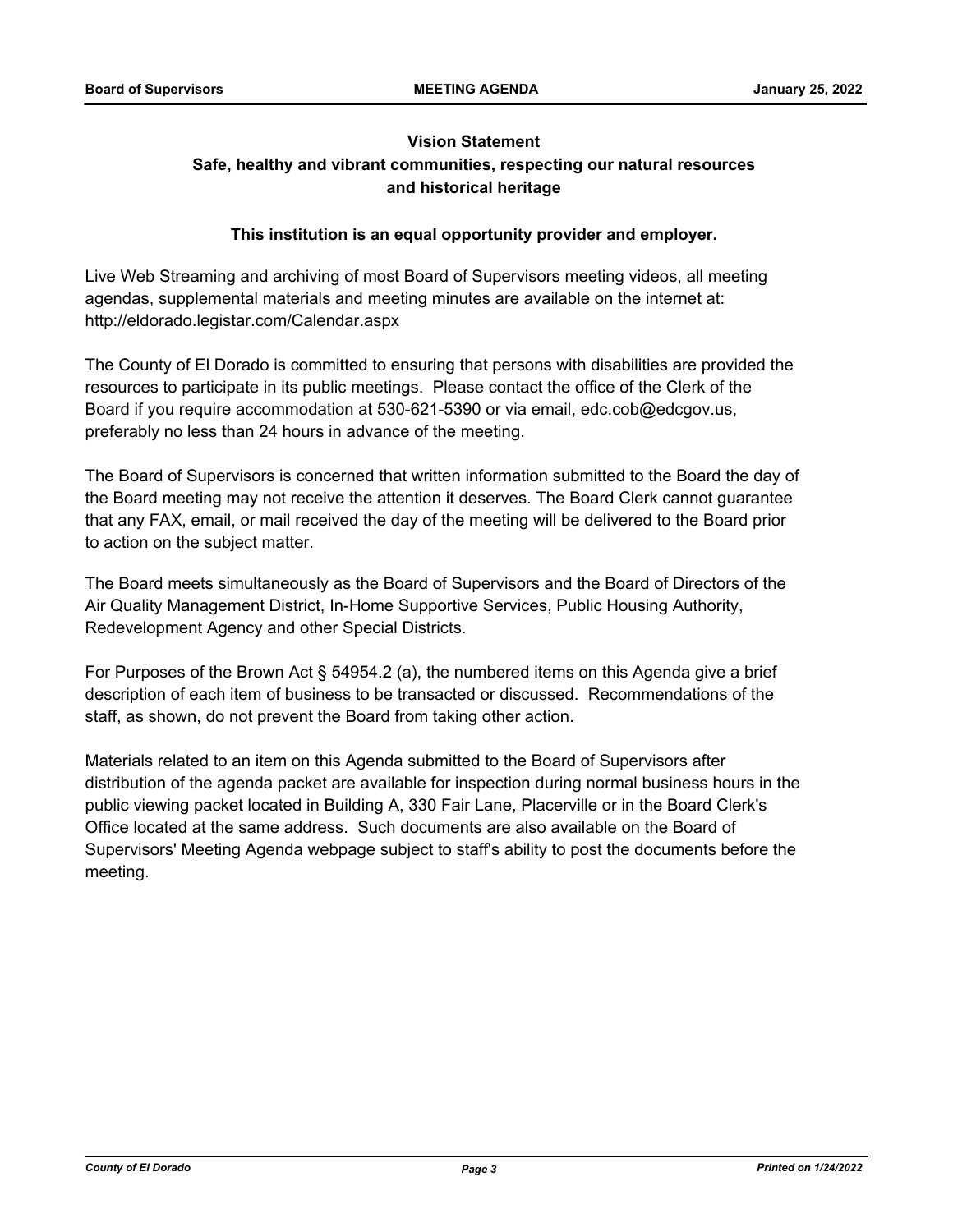#### **PROTOCOLS FOR PUBLIC COMMENT**

Public comment will be received at designated periods as called by the Board Chair.

Public comment on items scheduled for Closed Session will be received before the Board recesses to Closed Session.

Except with the consent of the Board, individuals shall be allowed to speak to an item only once.

On December 5, 2017, the Board adopted the following protocol relative to public comment periods. The Board adopted minor revisions to the protocol on August 24, 2021, incorporated herein:

The Board wants all members of the public to feel welcome to speak, especially regarding controversial items. Time for public input will be provided at every Board of Supervisors meeting. Individuals will have three minutes to address the Board. If the three minutes are exceeded the speaker's microphone will be muted. Applause or other outbursts are not allowed in the Board Chambers.

During noticed public hearings only, individuals authorized by organizations to speak to organizational positions may request additional time, up to five minutes.

Public comment on certain agenda items designated and approved by the Board may be treated differently within specific time limits per speaker or a limit on the total amount of time designated for public comment. It is the intent of the Board that quasi-jurisdictional matters have additional flexibility depending on the nature of the issue.The Board Chair may limit public comment during Open Forum.

Individual Board members may ask clarifying questions but will not engage in substantive dialogue with persons providing input to the Board.

If a person providing input to the Board creates a disruption by refusing to follow Board guidelines, the Board Chair may take the following actions:

Step 1. Request the person adhere to Board guidelines. If the person refuses, the Board Chair may turn off the speaker's microphone.

Step 2. If the disruption continues, the Board Chair may order a recess of the Board meeting. Step 3. If the disruption continues, the Board Chair may order the removal of the person from the Board meeting.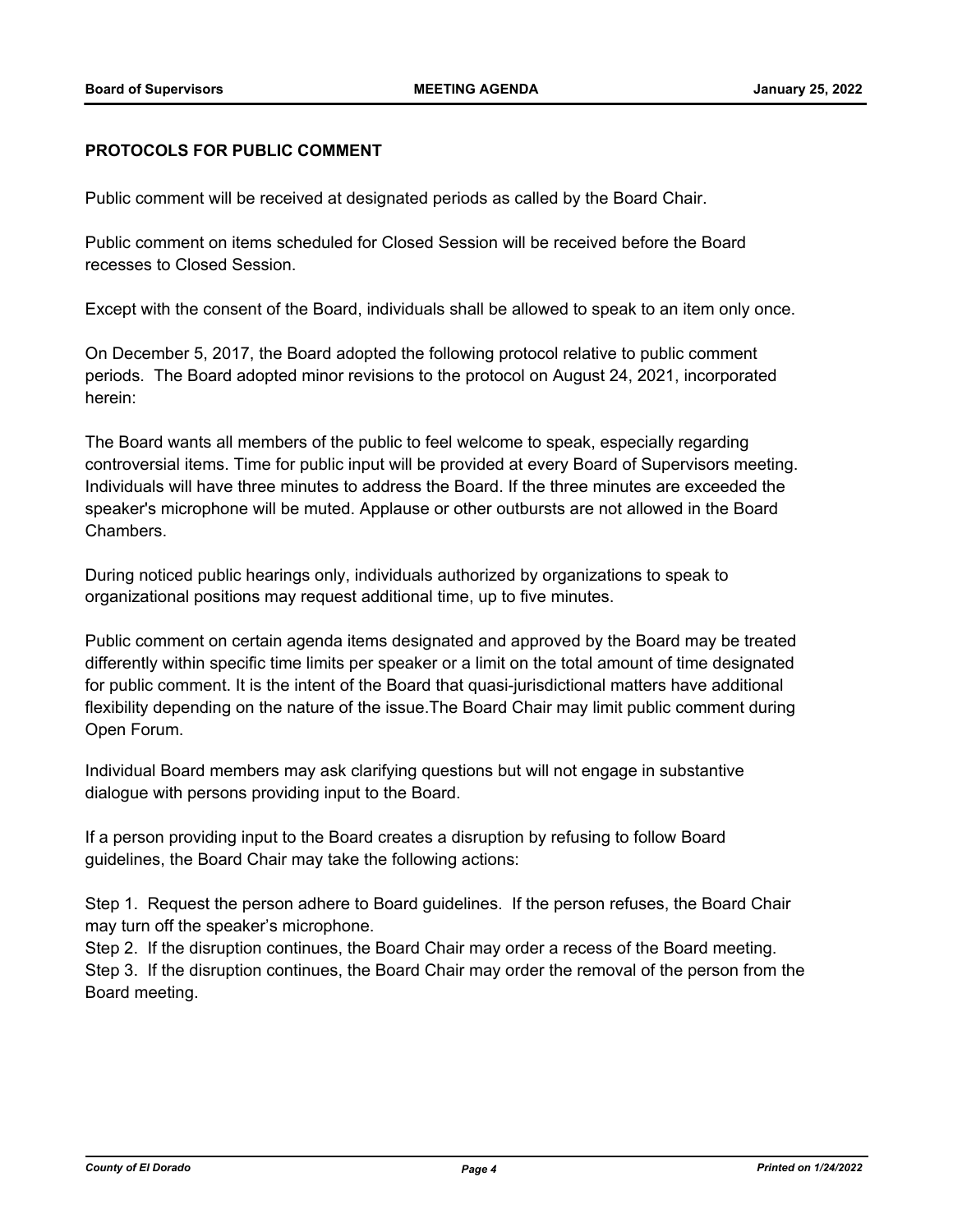## **9:00 A.M. - CALL TO ORDER**

## **INVOCATION AND PLEDGE OF ALLEGIANCE TO THE FLAG**

## **ADOPTION OF THE AGENDA AND APPROVAL OF CONSENT CALENDAR**

The Board may make any necessary additions, deletions or corrections to the agenda including moving items to or from the Consent Calendar and adopt the agenda and the Consent Calendar with one single vote. A Board member may request an item be removed from the Consent Calendar for discussion and separate Board action. At the appropriate time as called by the Board Chair, members of the public may make a comment on matters on the Consent Calendar prior to Board action.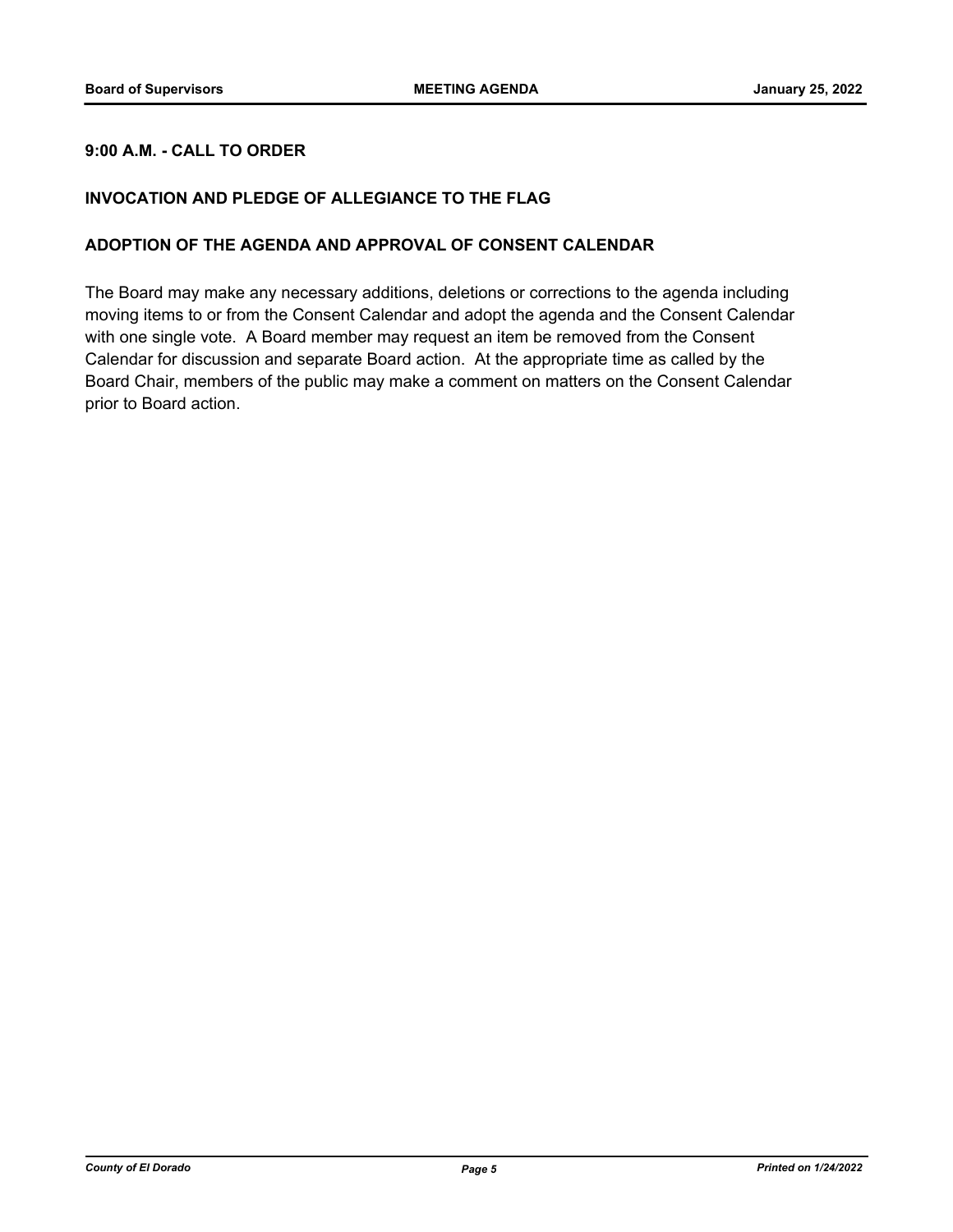#### **CONSENT CALENDAR**

Clerk of the Board recommending the Board approve the Minutes from the January 11, 2022 Board of Supervisors meeting. **1.** [22-0184](http://eldorado.legistar.com/gateway.aspx?m=l&id=/matter.aspx?key=31085)

#### **GENERAL GOVERNMENT - CONSENT ITEMS**

Chief Administrative Office recommending the Board consider the following: **2.** [22-0083](http://eldorado.legistar.com/gateway.aspx?m=l&id=/matter.aspx?key=30983)

> 1) Approve a request from North Tahoe and Meeks Bay Fire Protection Districts for funding in the amount of \$42,000 to facilitate the legal unification of the two districts, finding that such funding will result in a public benefit;

> 2) Approve and authorize the Chair to sign a budget transfer reducing General Fund Contingency by \$42,000 and increasing appropriations in the General Fund (Department 15) by \$42,000 (4/5 vote required); and 3) Authorize the CAO to execute a funding agreement for the disbursement of the funding, contingent upon approval by County Counsel and Risk Management.

FUNDING: General Fund Contingency.

Chief Administrative Office recommending the Board approve minor revisions to Board of Supervisors Policies A-6, Grant Applications, and F-4, Lowering of Flags; and to update the sunset date with no other changes for policies A-4, County Legislative Policy, A-5, Grant Endorsements for Non-County Agencies, and C-18, Non-Financial Agreements. **3.** [22-0138](http://eldorado.legistar.com/gateway.aspx?m=l&id=/matter.aspx?key=31039)

FUNDING: N/A

Chief Administrative Office recommending the Board order the Auditor-Controller to disburse \$16,601.22 to the El Dorado Hills Community Services District from its parks and recreation development impact mitigation fee account for fee program administration. **4.** [22-0076](http://eldorado.legistar.com/gateway.aspx?m=l&id=/matter.aspx?key=30976)

FUNDING: Development Impact Fees.

Chief Administrative Officer recommending the Board reappoint David Livingston, County Counsel, to a four-year term in accordance with County Charter Section 403. **5.** [22-0016](http://eldorado.legistar.com/gateway.aspx?m=l&id=/matter.aspx?key=30916)

FUNDING: N/A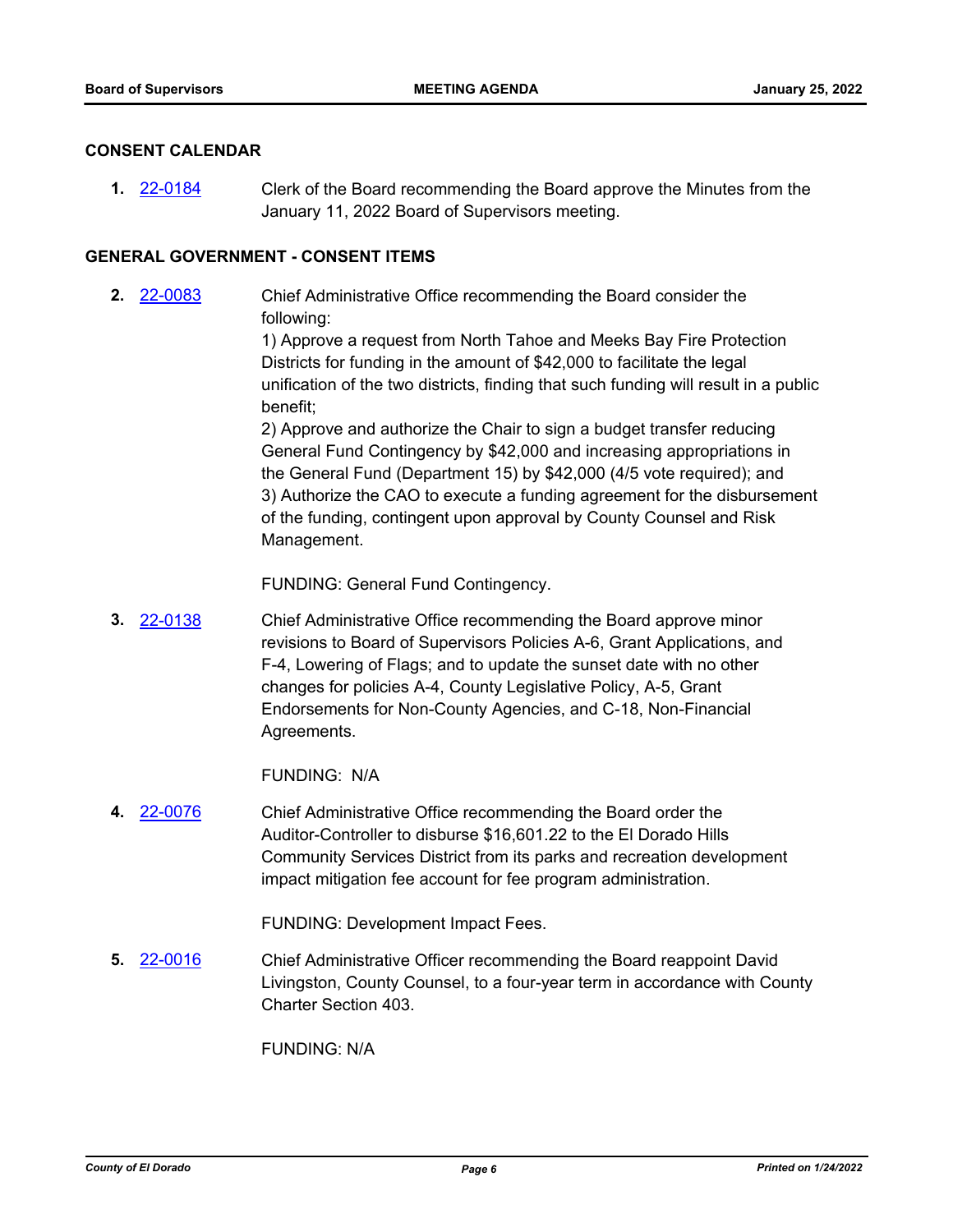Chief Administrative Office, Facilities Division, recommending the Board: 1) Make a finding that the attached license agreement granted to Pacific Gas & Electric (PG&E) is in the public interest and will not substantially conflict or interfere with the County's use of the property (Gov. Code 25526.6); and 2) Approve and ratify the Chief Administrative Officer's signature on the **6.** [22-0127](http://eldorado.legistar.com/gateway.aspx?m=l&id=/matter.aspx?key=31028)

attached license agreement with PG&E for the purpose of establishing and operating a community resource center at an indoor location at Pioneer Park in the event of an emergency or hazardous event.

#### FUNDING: N/A

Chief Administrative Office, Parks Division, recommending the Board: 1) Accept the donation of property identified by Assessor's Parcel Number 331-400-002, located at 3447 Clemenger Drive, for the purpose of developing a Sports Complex in the community of Diamond Springs and authorize the Chair to sign the dedication agreement; 2) Approve and authorize the Chair to sign the Certificate of Acceptance on the terms described in the dedication agreement; and 3) Find that execution of the Dedication Agreement is exempt from the California Environmental Quality Act (CEQA) pursuant to CEQA Guidelines a) Section 15004(b)(2)(A)) as acceptance of the Subject Property and its future use are expressly conditioned on completion of CEQA review, and b) Section 15316 which applies to the transfer of ownership of land in order to create parks. **7.** [22-0099](http://eldorado.legistar.com/gateway.aspx?m=l&id=/matter.aspx?key=30999)

## FUNDING: N/A

Director of Human Resources recommending the Board: 1) Approve and authorize the Chair to sign the revised Salary and Benefits Resolution for Unrepresented Employees - Resolution 016-2022 effective the first pay period following adoption; **8.** [22-0062](http://eldorado.legistar.com/gateway.aspx?m=l&id=/matter.aspx?key=30962)

> 2) Approve and authorize the Chair to sign Resolution 017-2022 revising the Salary Schedule for unrepresented classifications effective the first pay period following adoption;

3) Authorize the Chair to sign an amendment to the Memorandum of Agreement between the County of El Dorado and Donald Ashton establishing the compensation, benefits, and other terms of employment for his continued employment as the Chief Administrative Officer; and 4) Direct the Human Resources Department and the Auditor-Controller's Office to administer and implement the Resolutions' provisions.

FUNDING: Primarily General Fund with some positions being partially or fully funded by other sources.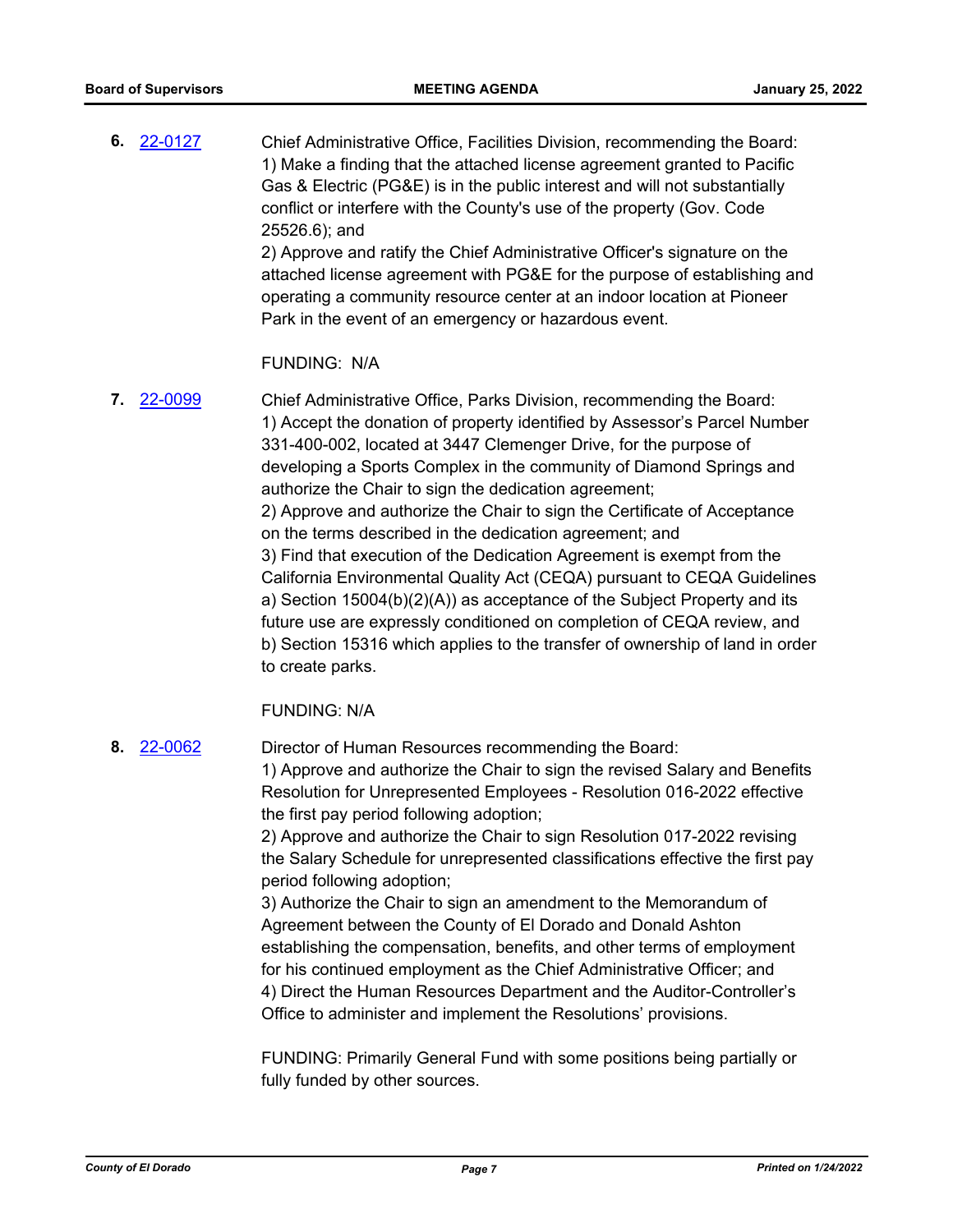Treasurer-Tax Collector Department recommending the Board renew delegation of fiduciary authority to the Treasurer-Tax Collector to invest and re-invest County funds, pursuant to Section 3.38.040 of the County Code and Section 53607 of the California Government Code. **9.** [21-2000](http://eldorado.legistar.com/gateway.aspx?m=l&id=/matter.aspx?key=30897)

FUNDING: N/A

Treasurer-Tax Collector Department, Revenue Recovery Division, recommending the Board approve and authorize the Chair to sign Agreement for Services 6238 with the California Franchise Tax Board, upon execution through December 31, 2024, to allow for participation in the Franchise Tax Board's Court-Ordered Debt Collection Program. **10.** [21-1988](http://eldorado.legistar.com/gateway.aspx?m=l&id=/matter.aspx?key=30884)

> FUNDING: The Franchise Tax Board retains an administrative fee pursuant to Revenue & Taxation Code Sections 19280-19283 to cover the cost of administering this program.

Supervisor Parlin recommending the Board approve and authorize the Chair to sign a Proclamation recognizing January 23-29, 2022 as School Choice Week in El Dorado County. El Dorado County will join dozens of city and county leaders across the country in officially acknowledging School Choice Week to simply raise awareness of the K-12 education options. **11.** [22-0123](http://eldorado.legistar.com/gateway.aspx?m=l&id=/matter.aspx?key=31024)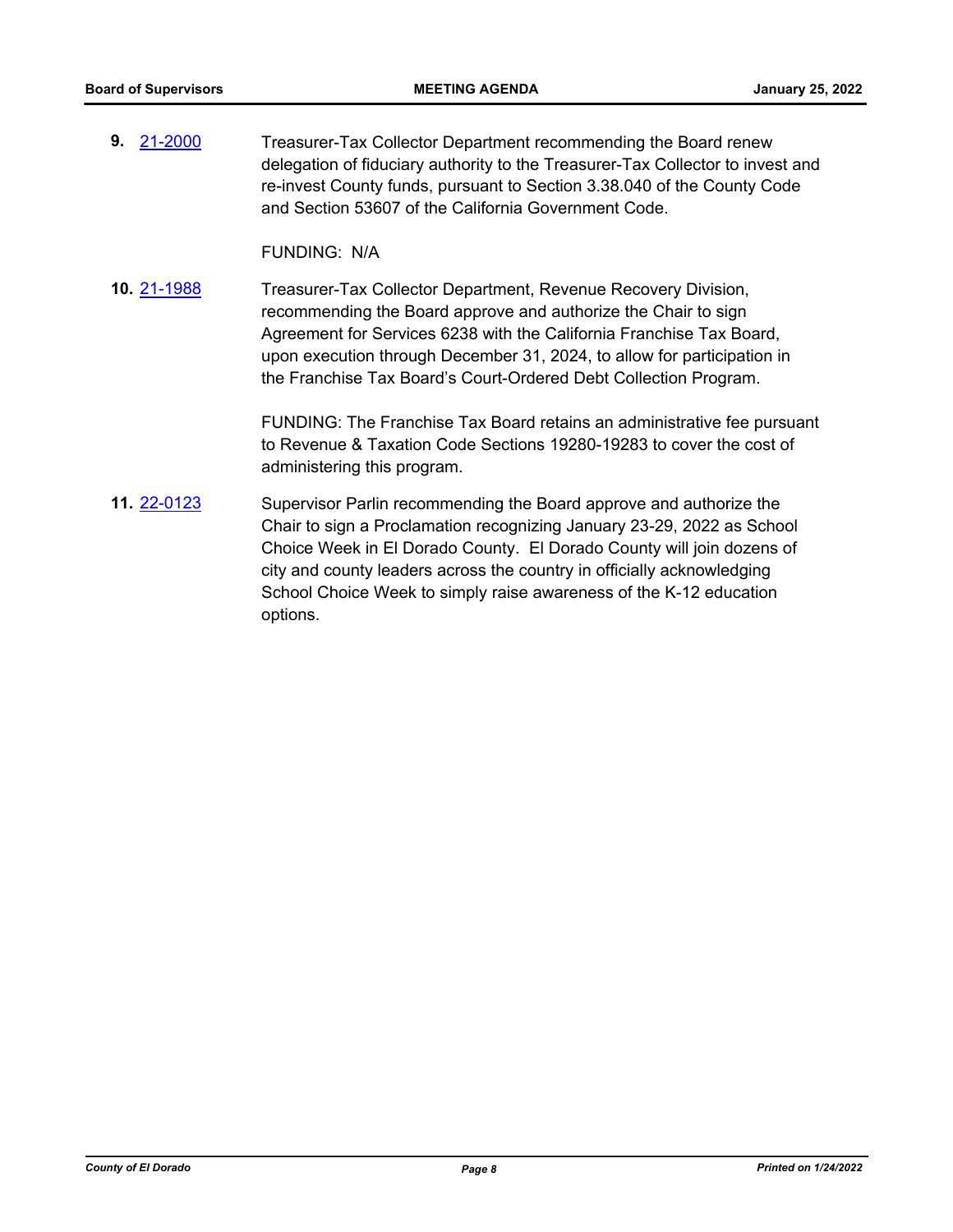#### **HEALTH AND HUMAN SERVICES - CONSENT ITEMS**

Health and Human Services Agency (HHSA) recommending the Board: 1) Approve the attached template Agreement that allows other counties to contract with the County of El Dorado for the provision of acute inpatient mental health services for clients they refer to the County Psychiatric Health Facility; and **12.** [21-1883](http://eldorado.legistar.com/gateway.aspx?m=l&id=/matter.aspx?key=30779)

2) Adopt and authorize the Chair to sign Resolution 015-2022 authorizing the Director of HHSA to execute said agreements on behalf of the County with other local agencies for the provision of acute inpatient psychiatric treatment for clients referred by those agencies, for a term no longer than three years, and an amount not-to-exceed \$300,000, contingent upon approval by County Counsel and Risk Management.

FUNDING: Fee-for-service from other local agencies.

Health and Human Services Agency (HHSA) recommending the Board: 1) Make findings in accordance with County Ordinance 3.13.030 that it is appropriate to contract with Colleen Bridger Consulting LLC for the provision of COVID-19 community recovery consulting services, provided under Agreement 6164, because the "limited timeframes, temporary or occasional nature, or schedule for the project or scope of work, the ongoing aggregate of work to be performed is not sufficient to warrant addition of permanent staff;" **13.** [21-1919](http://eldorado.legistar.com/gateway.aspx?m=l&id=/matter.aspx?key=30815)

2) Approve and authorize the Chair to sign Agreement for Services 6164 with Colleen Bridger Consulting LLC, in the amount of \$248,864, for a term beginning upon execution through May 31, 2023; and

3) Authorize the HHSA Director, or designee, to execute further documents relating to Agreement for Services 6164, contingent upon approval by County Counsel and Risk Management, including amendments which do not increase the maximum dollar amount or term of the Agreement.

FUNDING: State Funding: County Coronavirus Response and Relief Supplemental Appropriations Act, 2021.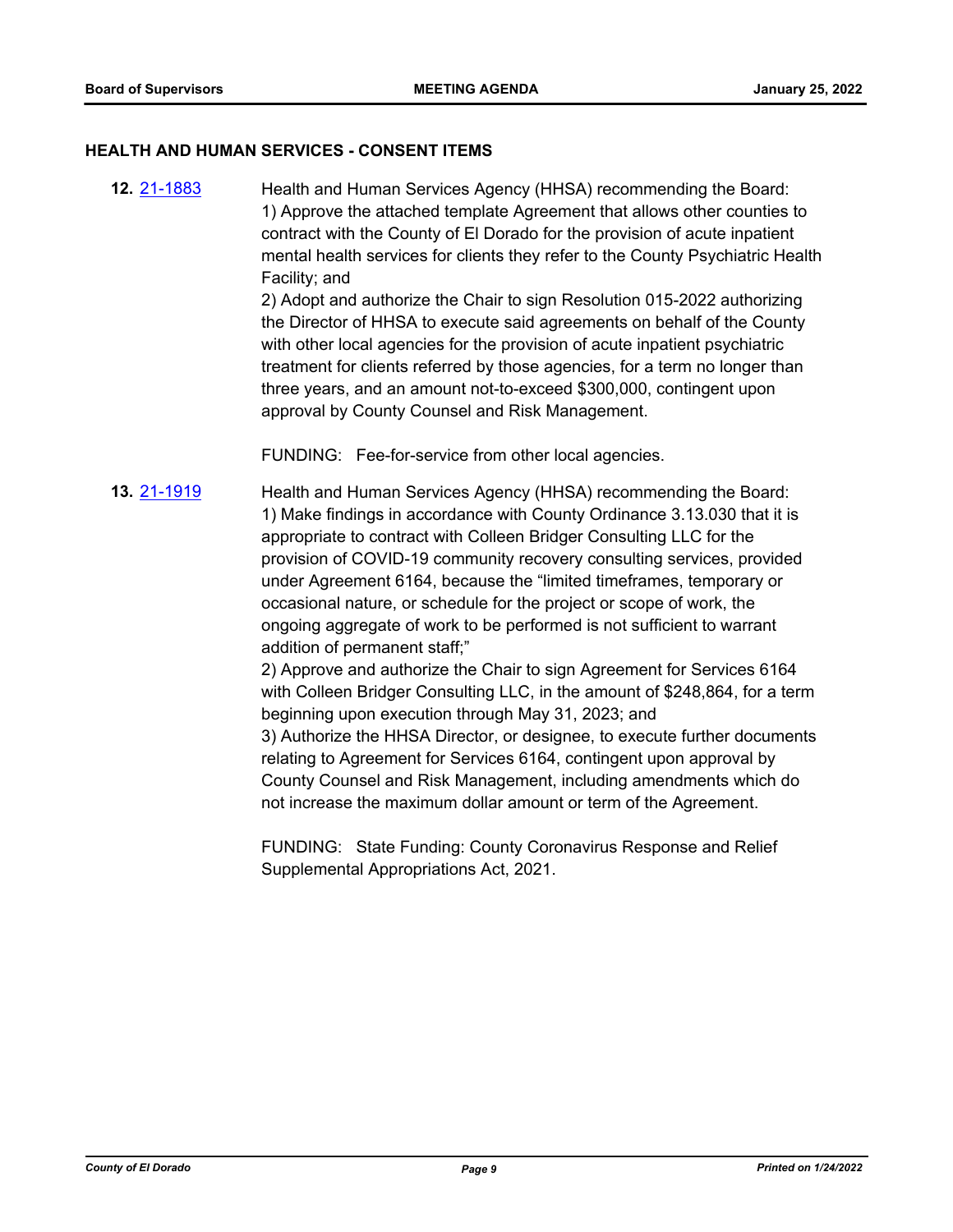Health and Human Services Agency recommending the Board: 1) Make findings in accordance with County Ordinance 3.13.030 that it is appropriate to enter into tri-party Memorandum of Understanding (County MOU 6216) with California Mental Health Services Authority (CalMHSA) and the California Department of State Hospitals (DSH) for State hospital beds because (B) "Specialty skills, qualifications, and equipment not expressly identified in County classifications involved in the performance of the work;" **14.** [22-0024](http://eldorado.legistar.com/gateway.aspx?m=l&id=/matter.aspx?key=30924)

2) Approve and authorize the Chair to sign MOU 6216 with CalMHSA and DSH, for the provision of State hospital beds on an "as requested" basis, for a retroactive term of July 1, 2021 through June 30, 2022, with a variable maximum obligation dependent on usage of State hospital beds; and 3) Authorize the Purchasing Agent to sign future amendments to this MOU issued by CalMHSA and DSH, and contingent upon approval by County Counsel and Risk Management. (Cont. 1/11/2022, Item 8)

FUNDING: 1991 Mental Health Realignment.

Health and Human Services Agency recommending the Board adopt and authorize the Chair to sign Resolution 014-2022 to add one (1.0) Full Time Equivalent (FTE) Social Worker Supervisor I/II allocation and delete one (1.0) FTE vacant Housing Program Coordinator allocation in the Health and Human Services Agency. **15.** [21-1966](http://eldorado.legistar.com/gateway.aspx?m=l&id=/matter.aspx?key=30862)

> FUNDING: 43% Permanent Local Housing Allocation (PLHA) and 57% Housing and Homeless Services Program grant funding.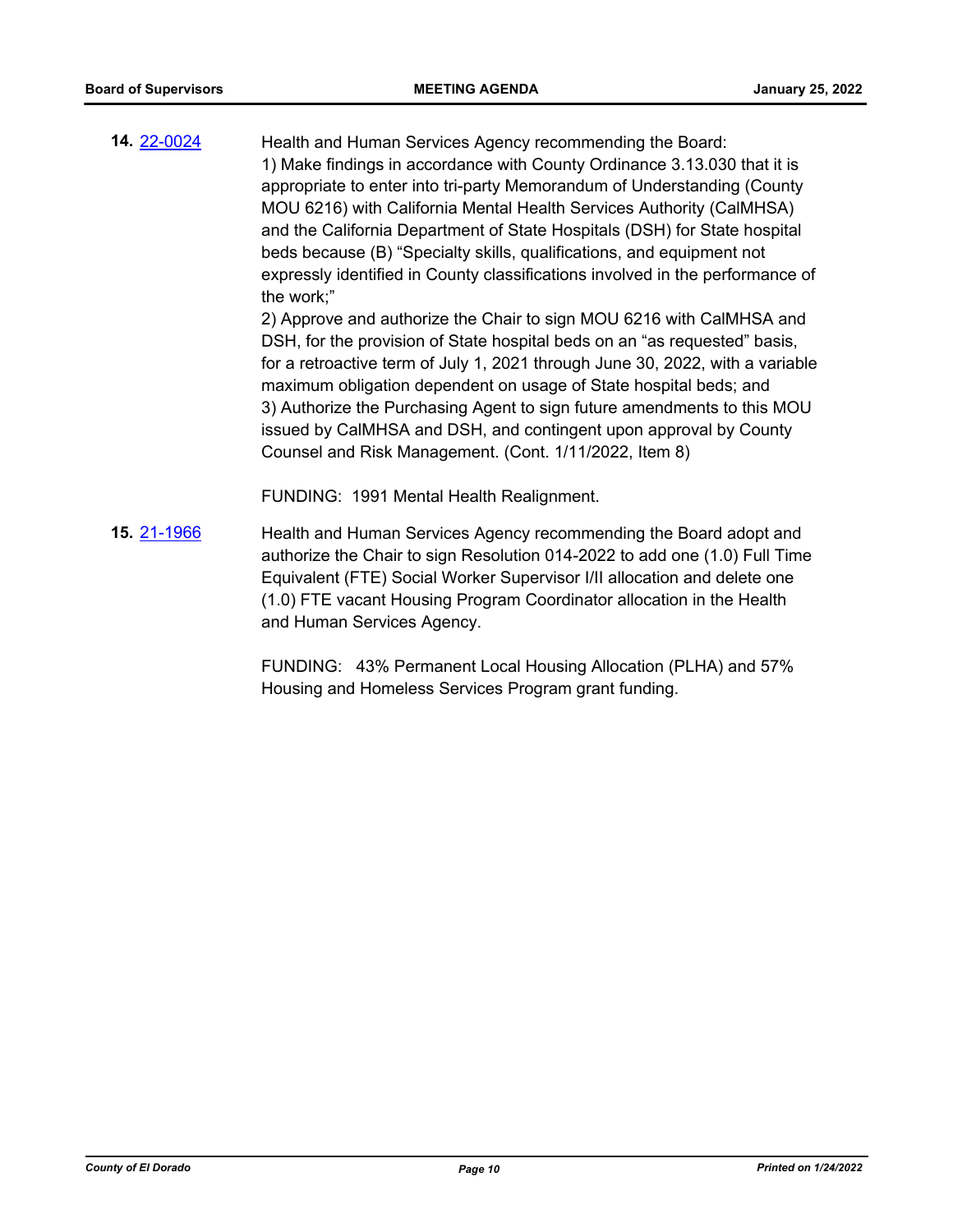#### **LAND USE AND DEVELOPMENT - CONSENT ITEMS**

Department of Transportation recommending the Board approve and authorize the Chair to sign the First Amendment to Agreement for Services 279-S1711 with Burne Engineering Services, Inc., to provide structural design and geotechnical support services for the Oak Hill at Squaw Hollow Creek - Bridge Replacement Project, Capital Improvement Program project 36105031, extending the performance period an additional two (2) years and updating contract language for minor administrative details and per California Department of Transportation federal funding requirements, with no change to the total contract amount. **16.** [21-1928](http://eldorado.legistar.com/gateway.aspx?m=l&id=/matter.aspx?key=30824)

FUNDING: Highway Bridge Program. (100% - Federal)

Department of Transportation recommending the Board approve and authorize the Clerk of the Board to reduce Performance Bond 0773108 pertaining to Serrano Village K1/K2, Unit 4, TM 01-1377R, from \$1,815,097.10 to \$354,683.92, representing 100% of the total remaining improvements. This amount guarantees against any defective work, labor done, or defective materials furnished. **17.** [22-0010](http://eldorado.legistar.com/gateway.aspx?m=l&id=/matter.aspx?key=30910)

FUNDING: Developer Funded.

Department of Transportation, Maintenance and Operations Division, Fleet Services Unit, (Transportation) recommending the Board: 1) Approve and authorize the Chair to sign a Budget Transfer adjusting the District Attorney's budget and Transportation's budget for Fiscal Year 2021-22 to accommodate the price increase for fixed asset (6045) of \$6,000; and 2) Remove one (1) 1/2 ton pickup totaling \$34,000 and add one mid-size SUV totaling \$40,000 to the Fiscal Year 2021-22 Fixed Asset list. (4/5 vote required) **18.** [21-1991](http://eldorado.legistar.com/gateway.aspx?m=l&id=/matter.aspx?key=30887)

FUNDING: General Fund.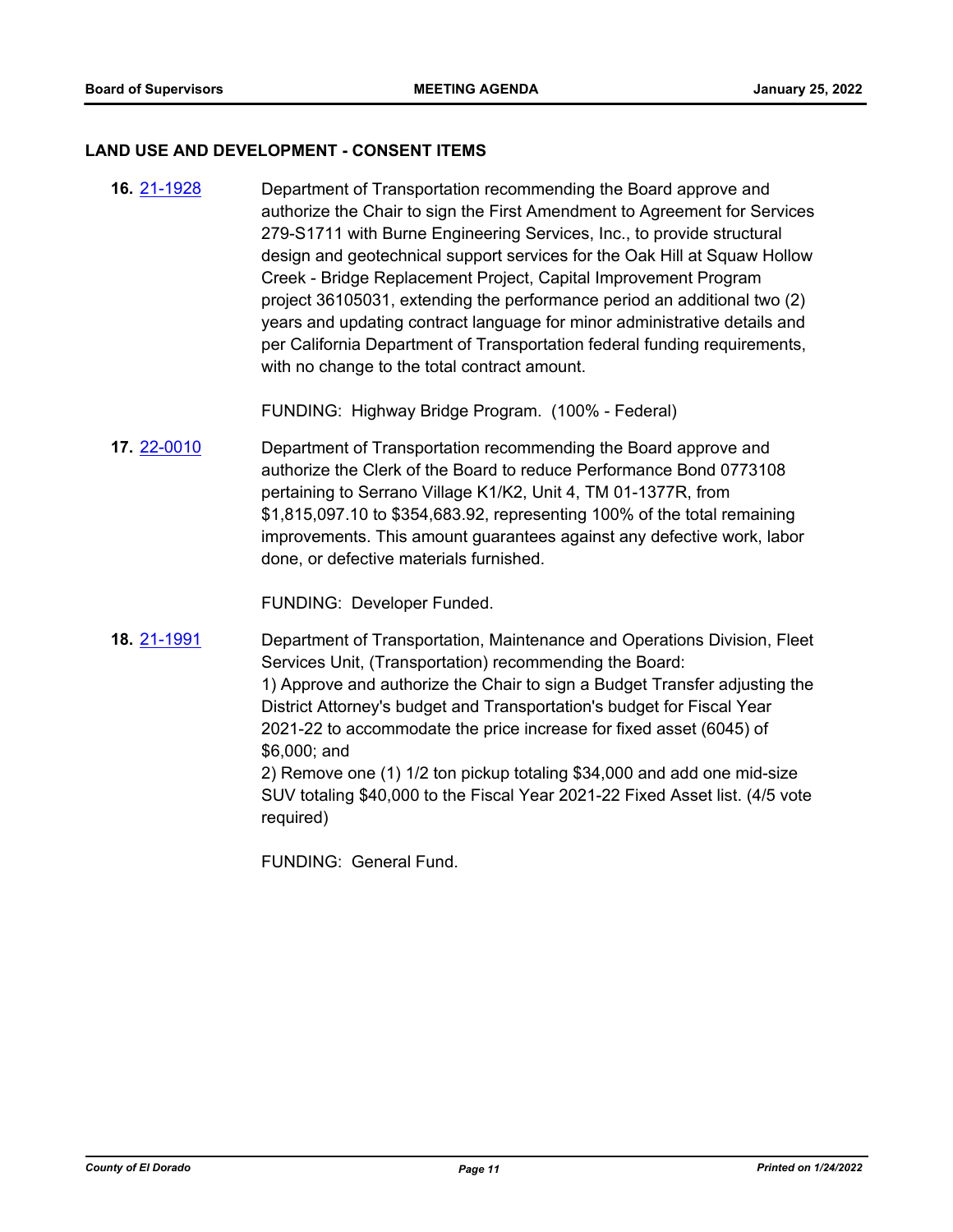Planning and Building Department, Long Range Planning, Housing, Community and Economic Development Program, recommending the Board: 1) In accordance with Board Policy A-6, accept the grant award for Home Investment Partnerships Program Grant 19-HOME-14977 in the amount of **19.** [22-0063](http://eldorado.legistar.com/gateway.aspx?m=l&id=/matter.aspx?key=30963)

\$983,000 for the County's ongoing First-Time Homebuyer Loan Program and a new Tenant Based Rental Assistance Program; and 2) Authorize the Chair to execute a letter for submittal to the California Department of Housing and Community Development authorizing the Planning and Building Department Director, Karen Garner, or successor, to execute all National Environmental Policy Act documents associated with the Home Investment Partnerships Program Grant activity.

FUNDING: Federal Home Investment Partnerships Program Grant Funds.

Planning and Building Department, Planning Division, recommending the Board adopt and authorize the Chair to sign Resolution 018-2022 amending the current Authorized Personnel Allocation to add 1.0 FTE Planning Manager. **20.** [22-0106](http://eldorado.legistar.com/gateway.aspx?m=l&id=/matter.aspx?key=31006)

FUNDING: General Fund and Developer Funding/Permit Revenue.

Planning and Building Department, Tahoe Planning & Stormwater Division, recommending the Board authorize a \$10,000 General Fund contribution toward a national destination management consultant contract and up to 40 hours of staff time to participate in the Tahoe Regional Planning Agency's Responsible Recreation and Tourism Initiative. **21.** [22-0058](http://eldorado.legistar.com/gateway.aspx?m=l&id=/matter.aspx?key=30958)

FUNDING: General Fund.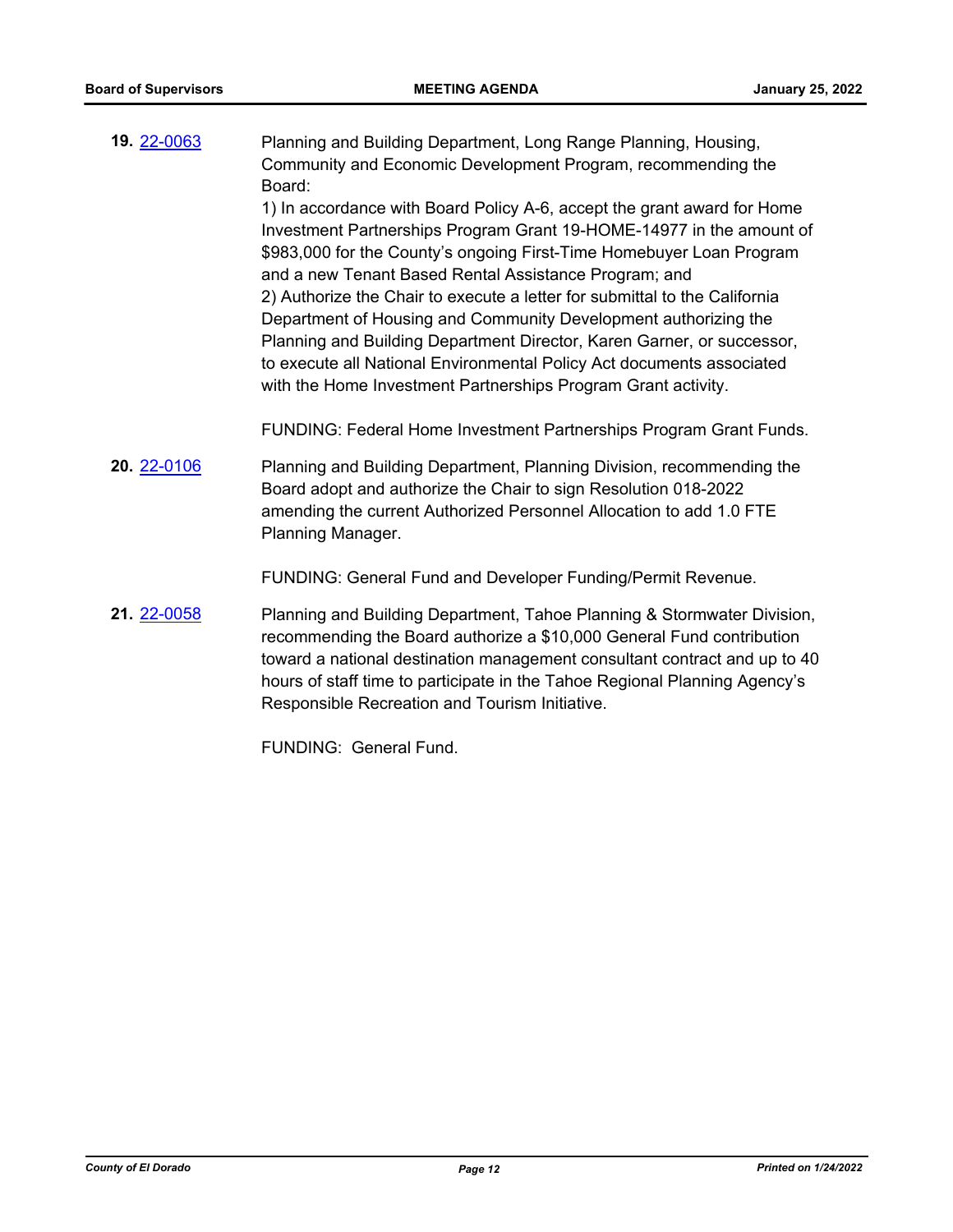## **LAW AND JUSTICE - CONSENT ITEMS**

| 22. 21-1535                 | Probation Department recommending the Board:<br>1) Accept funding per Award Letter dated May 26, 2021, from the<br>California Department of Justice (DOJ) for necessary Supervised Release<br>File System upgrades;<br>2) Delegate authority to the Chief Probation Officer, or designee, on behalf<br>of El Dorado County, to execute Memorandum of Understanding<br>20-0017D with the DOJ California Justice Information Services Division for<br>the retroactive term of January 1, 2021, to May 31, 2023, in the amount of<br>\$8,585.60, contingent upon County Counsel and Risk Management<br>approval;<br>3) Delegate authority to the Chief Probation Officer, or designee, to sign<br>certifications on invoices to receive reimbursement for activities; and<br>4) Authorize the Chief Probation Officer, or designee, to administer any<br>subsequent administrative documents, including any required fiscal and<br>programmatic reports. |  |
|-----------------------------|-------------------------------------------------------------------------------------------------------------------------------------------------------------------------------------------------------------------------------------------------------------------------------------------------------------------------------------------------------------------------------------------------------------------------------------------------------------------------------------------------------------------------------------------------------------------------------------------------------------------------------------------------------------------------------------------------------------------------------------------------------------------------------------------------------------------------------------------------------------------------------------------------------------------------------------------------------|--|
|                             | FUNDING: California Department of Justice, California Justice Information<br>Services Division Reimbursement for Enhancements to the Supervised<br>Release File System Grant 2020-DS-BX-0017 (100%).                                                                                                                                                                                                                                                                                                                                                                                                                                                                                                                                                                                                                                                                                                                                                  |  |
| 23. 21-1497                 | Sheriff's Office recommending the Board consider the following:<br>1) Authorize and approve the Chair to sign Lease agreement 5984 with<br>WFC Cameron Park, LLC for the Sheriff's Substation located at 3332<br>Coach Lane, Cameron Park, CA 95682 for the term February 1, 2022,<br>through January 31, 2024, in the not to exceed amount of \$36,000; and<br>2) Authorize the Purchasing Agent, or designee, to execute further<br>documents related to the lease agreement including future Amendments<br>contingent upon approval by County Counsel and Risk Management.                                                                                                                                                                                                                                                                                                                                                                         |  |
|                             | FUNDING: General Fund.                                                                                                                                                                                                                                                                                                                                                                                                                                                                                                                                                                                                                                                                                                                                                                                                                                                                                                                                |  |
| <b>24. 21-1975</b>          | Sheriff's Office recommending the Board approve and authorize the<br>Purchasing Agent to issue a purchase order in the amount of \$101,266.39<br>to ePlus Technology for the consolidated renewal of the Palo Alto<br>Networks' multiple firewall device subscriptions and annual support and<br>maintenance for the retroactive term December 23, 2021 to December 23,<br>2022.                                                                                                                                                                                                                                                                                                                                                                                                                                                                                                                                                                      |  |
|                             | <b>FUNDING: General Fund.</b>                                                                                                                                                                                                                                                                                                                                                                                                                                                                                                                                                                                                                                                                                                                                                                                                                                                                                                                         |  |
| <b>END CONSENT CALENDAR</b> |                                                                                                                                                                                                                                                                                                                                                                                                                                                                                                                                                                                                                                                                                                                                                                                                                                                                                                                                                       |  |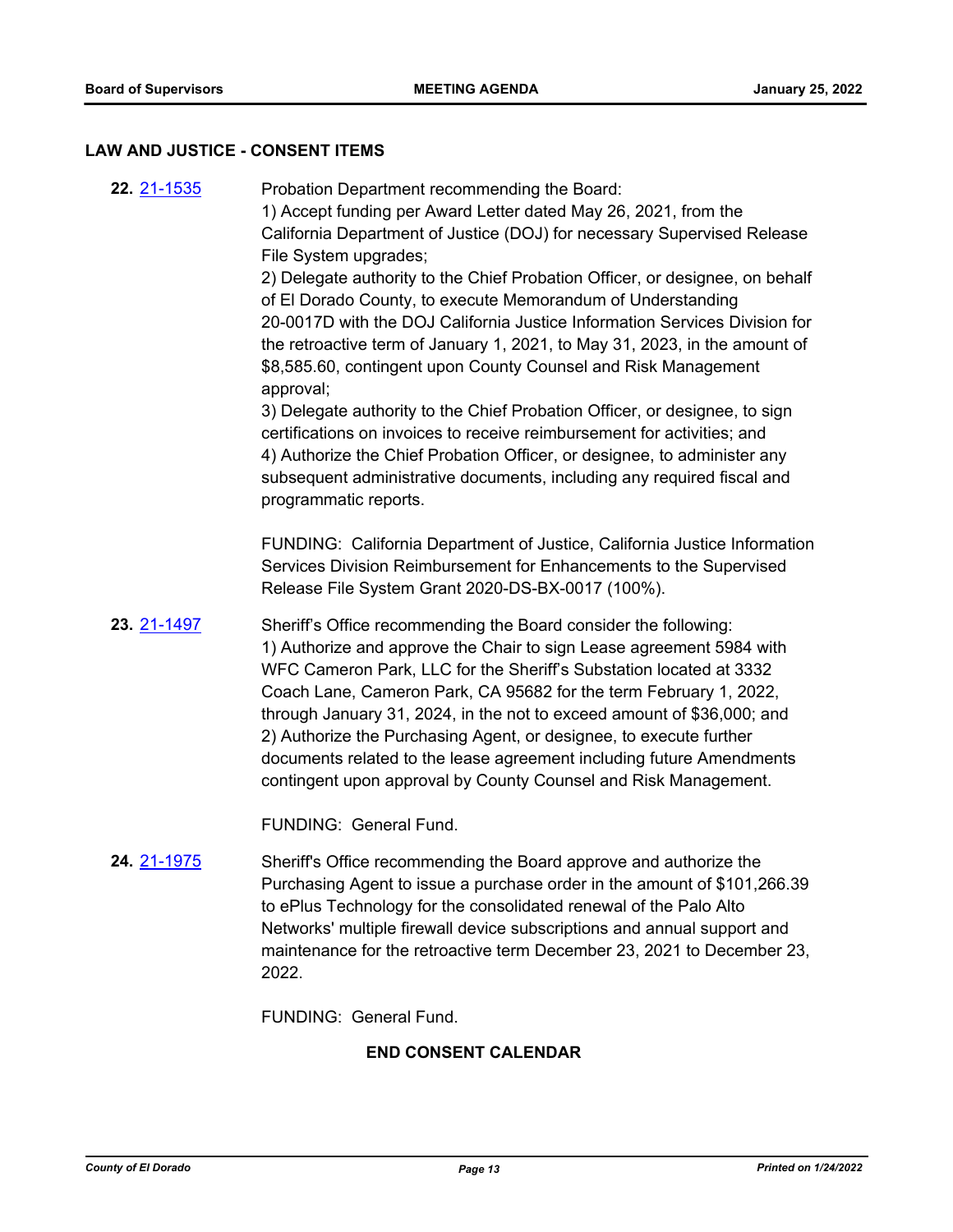#### **DEPARTMENT MATTERS (Items in this category may be called at any time)**

Chief Administrative Office recommending the Board appoint two members to a '2x2' Committee of the Board of Supervisors to participate in discussions with two members of the City of Placerville City Council on issues that jointly impact the City and the County. **25.** [22-0139](http://eldorado.legistar.com/gateway.aspx?m=l&id=/matter.aspx?key=31040)

FUNDING: N/A

Staff requesting this matter be Continued to February 1, 2022.

Chief Administrative Office recommending the Board discuss the current El Dorado Opportunity Knocks (EDOK) Board application period and identify who should serve as the County's representative on EDOK for a two-year term, effective February 4, 2022. **26.** [22-0181](http://eldorado.legistar.com/gateway.aspx?m=l&id=/matter.aspx?key=31082)

#### FUNDING: N/A

Supervisor Thomas recommending the Board consider the following: 1) Allocate up to \$115,000 for The Winter Lodging Program with Housing El Dorado to provide one-time funding support for the Nomadic Shelter, and finding that such funding will provide a public benefit by housing vulnerable citizens and preserving life; **27.** [22-0166](http://eldorado.legistar.com/gateway.aspx?m=l&id=/matter.aspx?key=31067)

2) Direct staff to work with the El Dorado Food Bank to see if they can supply any needed items, thereby reducing General Fund impact; and 3) Direct staff to return on February 8, 2022 with a budget transfer from General Fund Contingency along with a Funding Agreement with El Dorado Community Foundation as the fiscal agent for Housing El Dorado for Board approval.

FUNDING: General Fund Contingency.

Chief Administrative Office and County Counsel recommending the Board approve and authorize the Chair to sign Resolution 019-2022 authorizing execution of the Agreement and Ground Lease with City of South Lake Tahoe for Development, Operation, and Maintenance of the 56-Acre Property. **28.** [22-0148](http://eldorado.legistar.com/gateway.aspx?m=l&id=/matter.aspx?key=31049)

FUNDING: N/A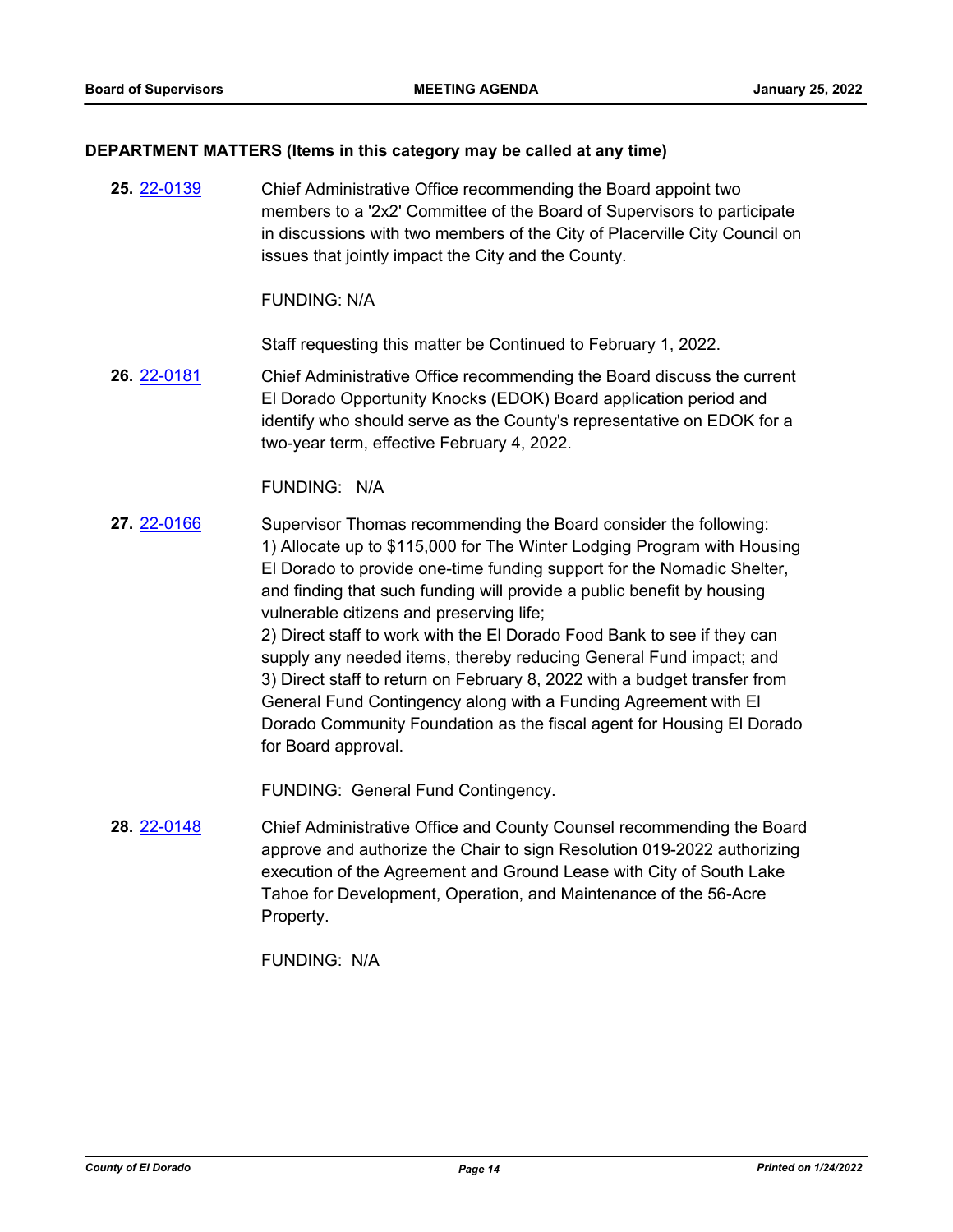## **10:00 A.M. TIME ALLOCATION (Items will not be heard prior to time stated)**

HEARING - To consider a request received from Law Offices of Robert M. Bone on behalf of Residents for a Safe Cameron Park (PD-A21-0001) appealing the Planning Commission's December 9, 2021 conditioned approval of Planned Development Permit Revision PD-R20-0009/Grocery Outlet at Green Valley Station, Phase II and adoption of the Mitigated Negative Declaration to modify an approved development plan for Green Valley Station (original Planned Development Permit PD05-0004) to allow for the construction and operation of a 16,061-square foot Grocery Outlet. The project includes associated improvements for landscaping, lighting, parking, signage, and utilities. The property, identified by Assessor's Parcel Number 116-301-012, consisting of a 2.0-acre portion of an undeveloped 5.37-acre parcel, in the Cameron Park Community Region; and staff recommending the Board take the following actions: 1) Deny appeal PD-A21-0001 of the Planning Commission's approval of Planned Development Permit Revision PD-R20-0009/ Grocery Outlet at Green Valley Station, Phase II; 2) Uphold the approval of Planned Development Permit Revision PD-R20-0009, based on the Findings and subject to the Conditions of Approval as approved by the Planning Commission; and 3) Adopt the Mitigated Negative Declaration and Mitigation Monitoring Reporting Program in accordance with the California Environmental Quality Act Guidelines Section 15074(d). **29.** [22-0130](http://eldorado.legistar.com/gateway.aspx?m=l&id=/matter.aspx?key=31031)

FUNDING: Privately-funded appeal for Developer-funded project.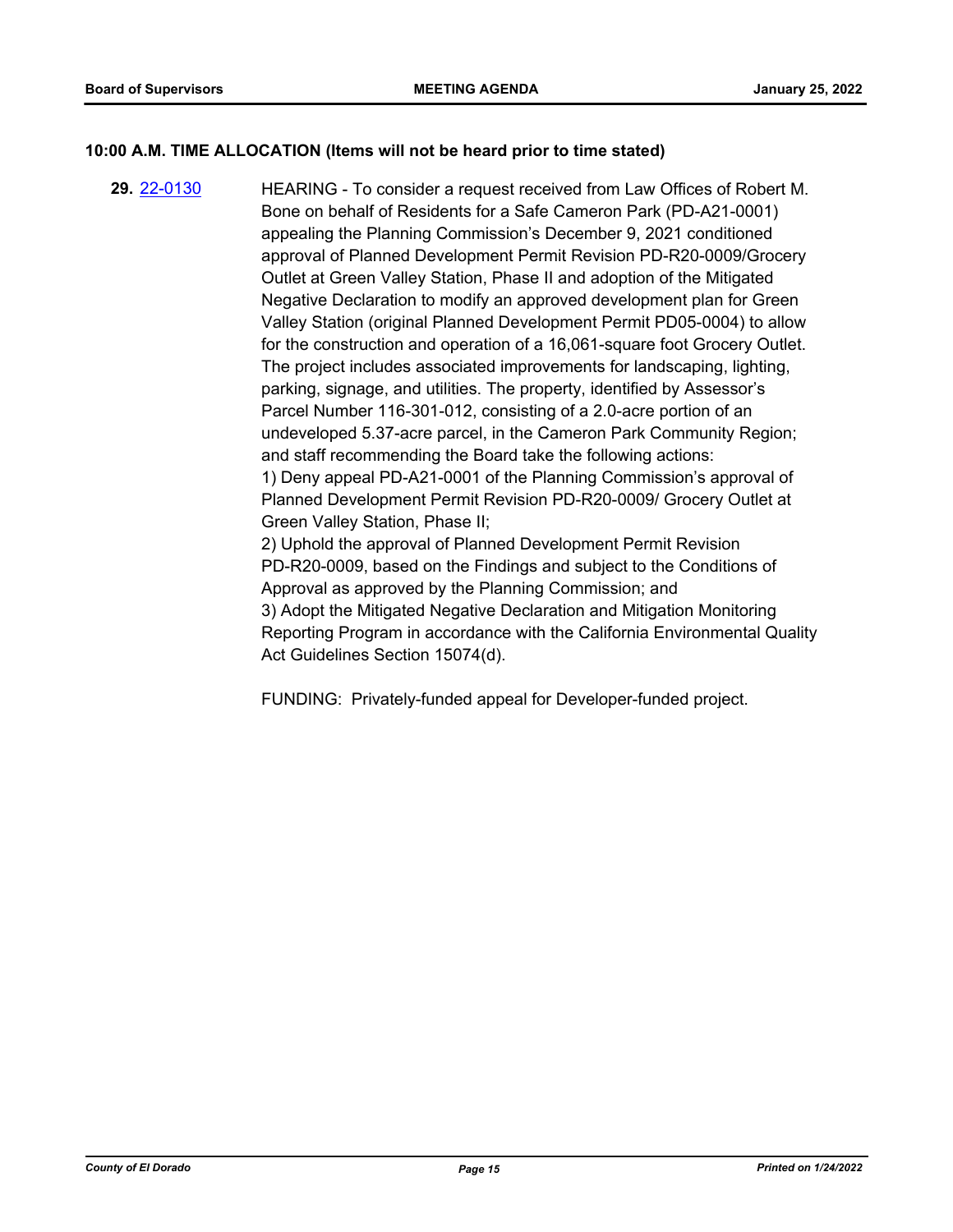## **1:00 P.M. - TIME ALLOCATION (Items will not be heard prior to the time stated)**

#### **OPEN FORUM**

Open Forum is an opportunity for members of the public to address the Board of Supervisors on subject matter that is not on their meeting agenda and within their jurisdiction. Public comments during Open Forum are limited to three minutes per person. The total amount of time reserved for Open Forum is 20 Minutes.

#### **1:30 P.M. - TIME ALLOCATION (Items will not be heard prior to the time stated)**

Planning and Building Department, Long Range Planning Unit, Housing Community and Economic Development Programs, and Economic Development, recommending the Board: 1) Receive and file a presentation on housing; and 2) Provide staff with direction for prioritizing goals and objectives of future housing policy development. **30.** [21-1783](http://eldorado.legistar.com/gateway.aspx?m=l&id=/matter.aspx?key=30679)

FUNDING: N/A

#### **ITEMS TO/FROM SUPERVISORS (May be called at any time during the meeting)**

#### **CAO UPDATE (May be called at any time during the meeting)**

[22-0206](http://eldorado.legistar.com/gateway.aspx?m=l&id=/matter.aspx?key=31107) CAO Update - Caldor Fire Update (See Attachment)

## **ADJOURNMENT**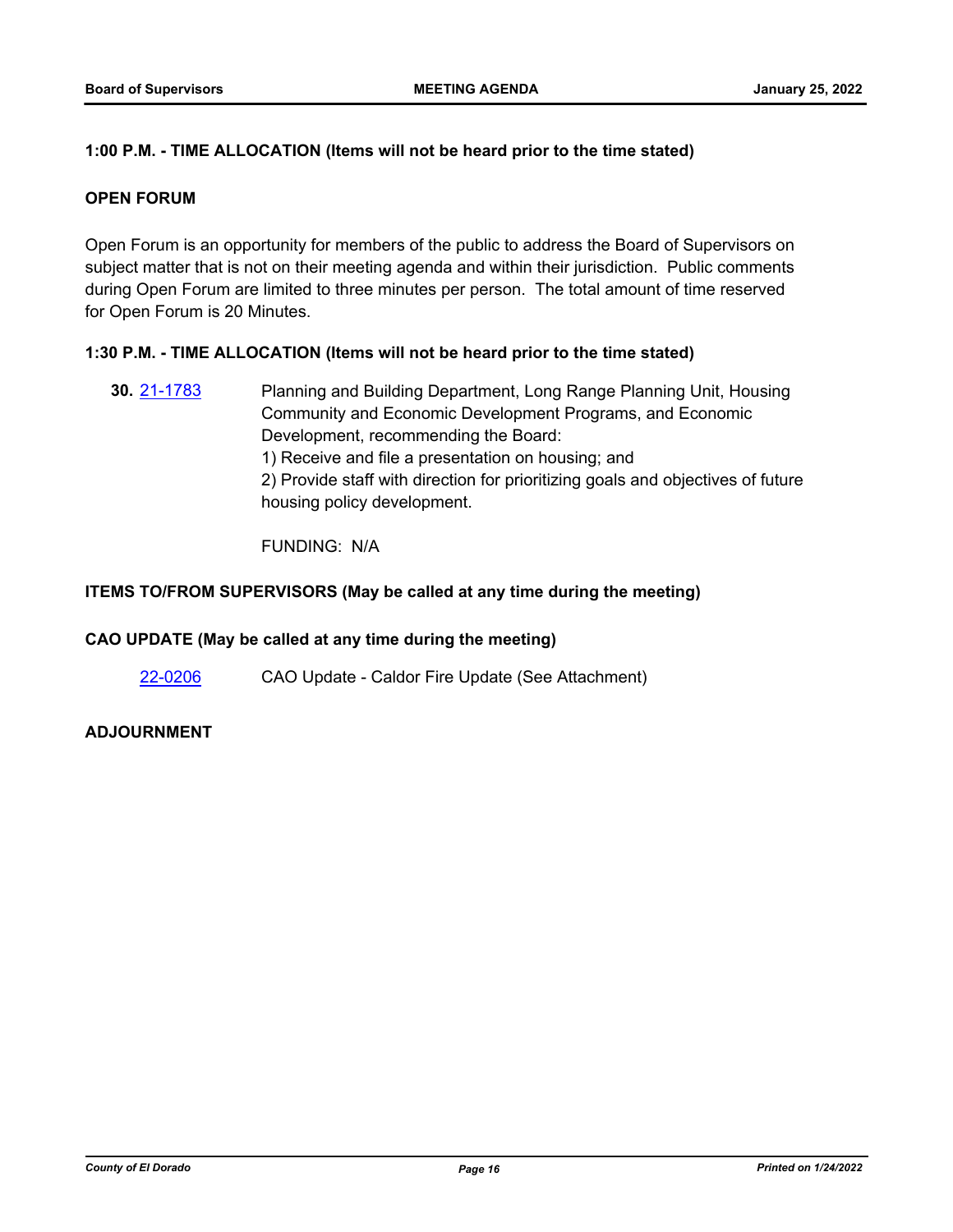# **CLOSED SESSION**

| 31. 22-0179 | Conference with Legal Counsel - Initiation of Litigation pursuant to<br>Government Code Section 54956.9(d)(4).<br>Number of potential cases:<br>(1). (Est. Time: 15 Min.)                                                                                                                                                                                                                                                                                                                                                                                                                                                                                                                                                                                                                                                                                                                                                                                                                                                                 |  |
|-------------|-------------------------------------------------------------------------------------------------------------------------------------------------------------------------------------------------------------------------------------------------------------------------------------------------------------------------------------------------------------------------------------------------------------------------------------------------------------------------------------------------------------------------------------------------------------------------------------------------------------------------------------------------------------------------------------------------------------------------------------------------------------------------------------------------------------------------------------------------------------------------------------------------------------------------------------------------------------------------------------------------------------------------------------------|--|
| 32. 22-0132 | Pursuant to Government Code Section 54956.8 - Conference with Real<br><b>Property Negotiator:</b><br>Property: No physical address, APN 325-240-011<br>County Negotiators: Don Ashton, Chief Administrative Officer, successor<br>or designee<br>Negotiating Parties: State of California or designee<br>Under Negotiation: Price and terms of payment for sale. (Est. Time: 10<br>Min.)                                                                                                                                                                                                                                                                                                                                                                                                                                                                                                                                                                                                                                                  |  |
| 33. 22-0161 | Pursuant to Government Code Section 54957.6 - Conference with Labor<br>Negotiator: County Negotiator: Director of Human Resources and/or<br>designee. Employee organizations: El Dorado County Employees'<br>Association, Local 1, AFSCME Council 57 representing employees in the<br>Supervisory, Professional, and General Bargaining Units; Operating<br>Engineers Local No. 3 representing employees in the Trades & Crafts and<br>Corrections Bargaining Units; El Dorado County Criminal Attorneys'<br>Association representing employees in the Criminal Attorney Unit; El<br>Dorado County Managers' Association representing employees in the<br>Management Unit; Deputy Sheriff's Association representing employees in<br>the Law Enforcement Unit; El Dorado County Probation Officers<br>Association representing employees in the Probation Bargaining Unit; and<br>El Dorado County Law Enforcement Management Association<br>representing employees in the Law Enforcement Sworn Management Unit.<br>(Est. Time: 30 Min.) |  |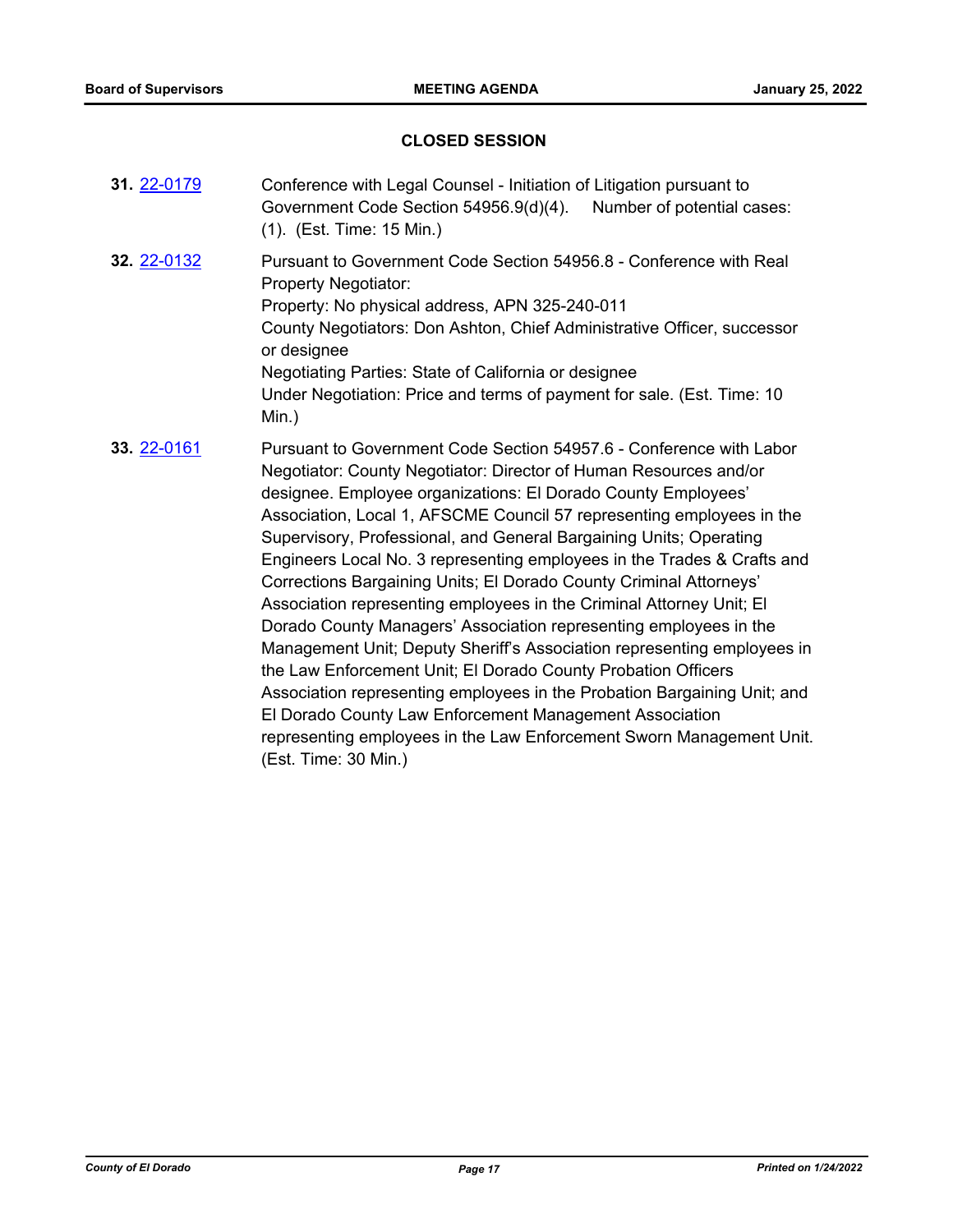On August 19, 2003, the Board adopted the following protocol: It is a requirement that all speakers, County staff and the public, when approaching the podium to make a visual presentation to the Board of Supervisors, must provide the Clerk with the appropriate number of hard copies of the presentation for Board members and the audience.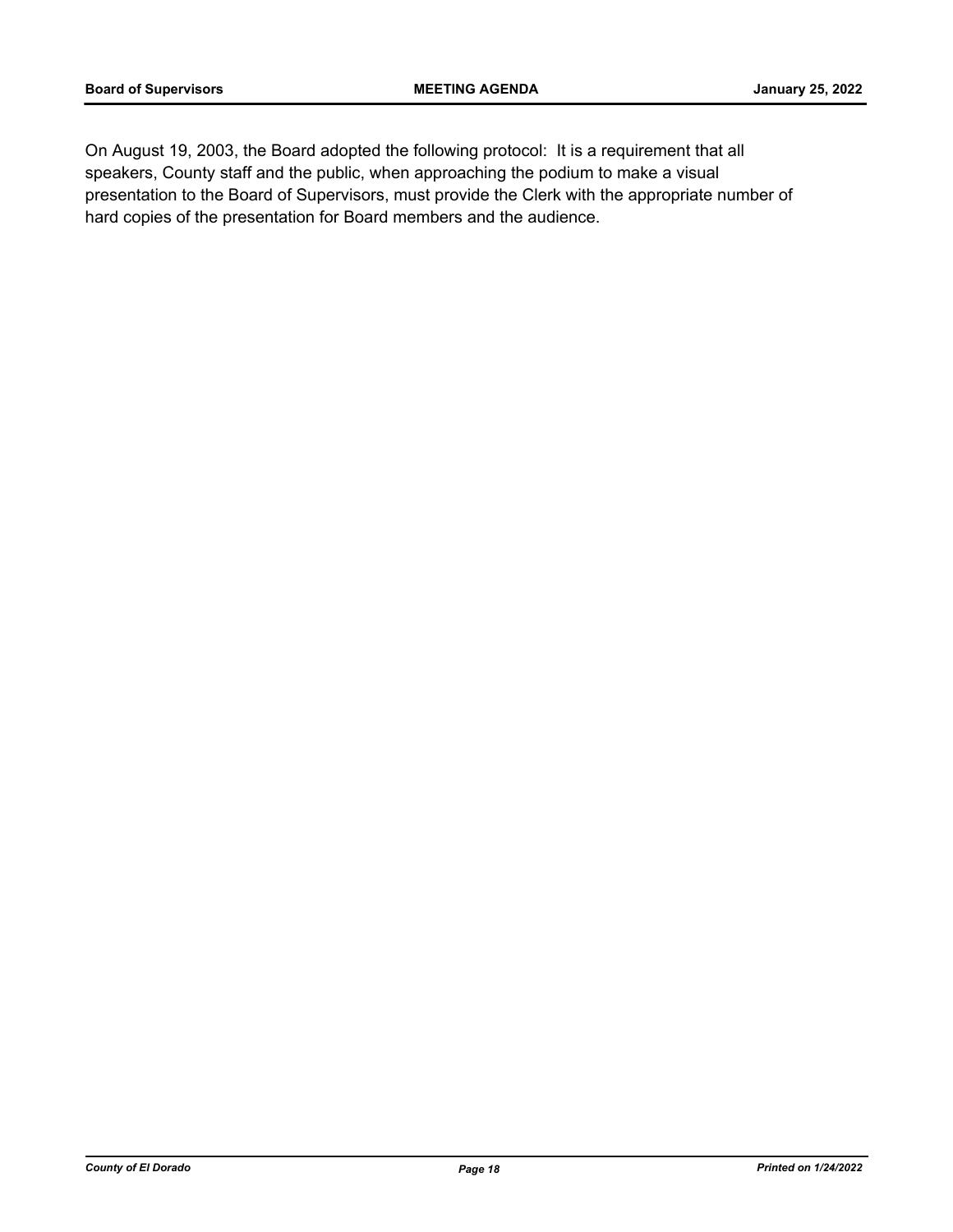## **ADDENDUM**

#### **DEPARTMENT MATTERS (Items in this category may be called at any time)**

#### **Item 8 is hereby moved from the Consent Calendar to Department Matters.**

Director of Human Resources recommending the Board: 1) Approve and authorize the Chair to sign the revised Salary and Benefits Resolution for Unrepresented Employees - Resolution 016-2022 effective the first pay period following adoption; 2) Approve and authorize the Chair to sign Resolution 017-2022 revising **8.** [22-0062](http://eldorado.legistar.com/gateway.aspx?m=l&id=/matter.aspx?key=30962)

the Salary Schedule for unrepresented classifications effective the first pay period following adoption;

3) Authorize the Chair to sign an amendment to the Memorandum of Agreement between the County of El Dorado and Donald Ashton establishing the compensation, benefits, and other terms of employment for his continued employment as the Chief Administrative Officer; and 4) Direct the Human Resources Department and the Auditor-Controller's Office to administer and implement the Resolutions' provisions.

FUNDING: Primarily General Fund with some positions being partially or fully funded by other sources.

#### **Please see other side**